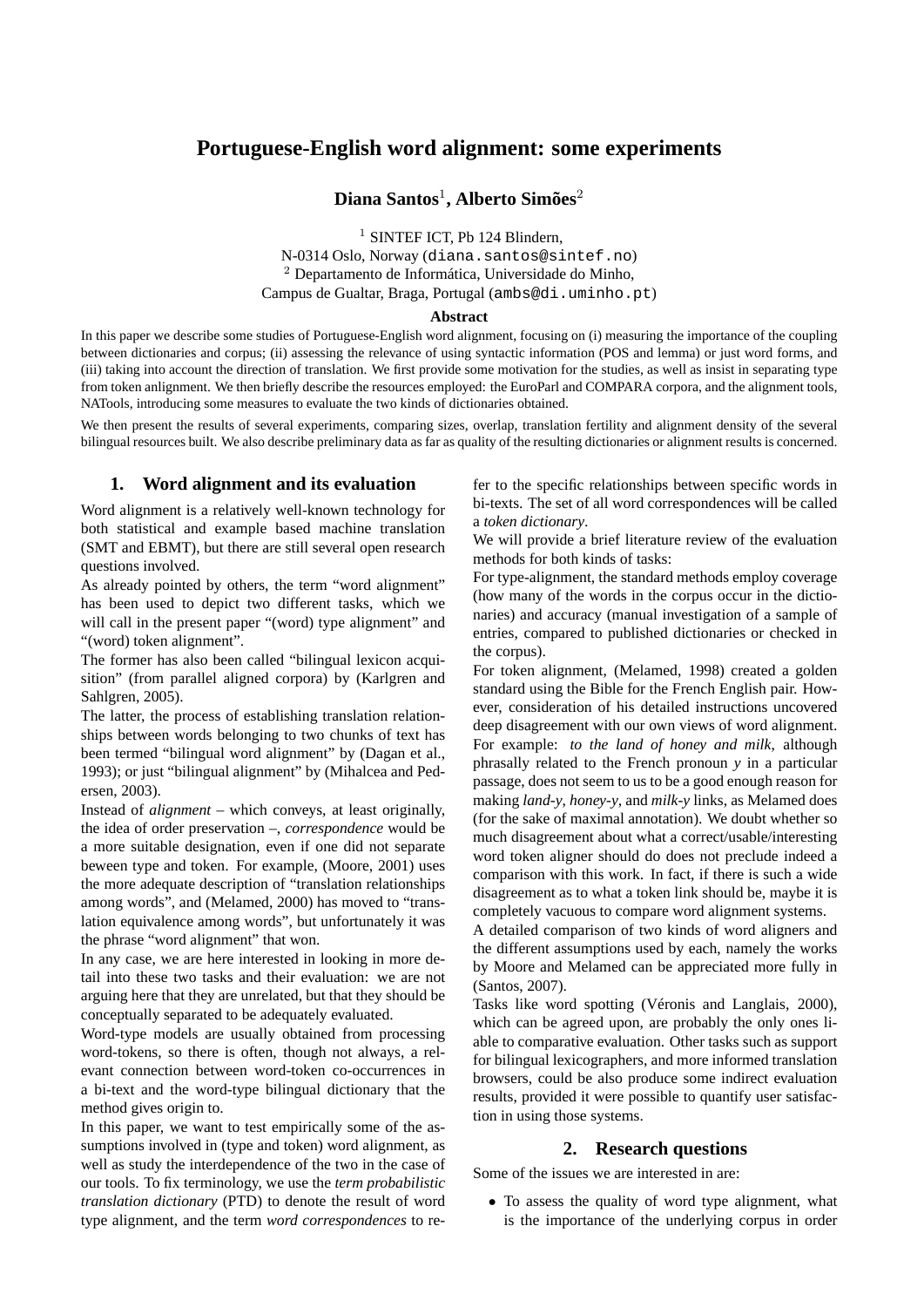to build a good Probabilistic Translation Dictionary (PTD)?

- How relevant are the issues of balance, textual genre and translation direction for building a PTD?
- Likewise, if one uses a PTD based on a particular corpus to do word token alignment of a different corpus, how much degradation is it to be expected as compared to using the "proper" PTD?
- Generalizing, can we extrapolate this last question to provide a measure for comparing bilingual corpora? Most work so far has concentrated on monolingual corpus comparison (Kilgarriff, 2001).

Another relevant subject for machine translation is a measure of the word vs. phrase correspondence that a particular word alignment can produce. This can be considered an approximation to the translation difficulty of the particular language pair, and also provide a ceiling for what can be expected of aligment, or correspondence.

In this paper, we will however only deal with the following questions:

#### **2.1. How important is text type?**

It is common to read that there are huge differences in translation practice according to text type, but there is hardly any measure or even quantitative support for this claim. One might partially pin down creativity in translation using the measures "number of different translations per word" and "number of no-one-to-one-translations used".

Apriori we would predict that creative text types (and creative translation practices) would rank higher in both of those measures.

We will therefore propose a quantitative analogue of "translation fertility" based on PTDs and investigate how sensitive it is to translation direction, and especially text type.

It is possible that we can also pinpoint which lexical or grammatical areas are more sensitive to these distinctions. From an MT developer point of view, it is highly relevant to measure which part – if any – of the translation between two languages is common to different text types, and which one is more variable.

#### **2.2. Is translation direction relevant?**

Interestingly, significant differences in machine translation depending on the translation direction have been reported, but they often remain unexplained, and in any case not explicitly quantified.

For example, (Way and Gough, 2005) mention that the English-French and the French-English direction behave differently as far as their comparison of EBMT and SMT systems is concerned, while (Talbot, 2005) states that "models trained with German as the source language tend to have significantly lower AER than those with English".

Also (Koehn, 2005) notes this in connection with the EuroParl languages: "some languages are more difficult to translate into than from", and mentions that translation into morphologically rich languages, as opposed to into English, has been comparatively neglected.

#### **2.3. How important is syntactic analysis for word alignment?**

What  $-$  if any  $-$  is the impact on word alignment of proper name recognition, multiword detection, lemmatization and POS labelling is something that we want to assess, by creating different alignment dictionaries according to these different possibilities. (Choueka et al., 2000) used lemmatized versions of their English-Hebrew parallel texts, but did not compare with non-lemmatized versions.

## **3. Resources employed**

## **3.1. COMPARA**

COMPARA (Frankenberg-Garcia and Santos, 2003) is a large human-edited parallel corpus, whose sentence alignment, sentence separation, lemmatization and POS tagging have been human revised (the two last so far for Portuguese only) (Santos and Inácio, 2006).

 $COMPARA<sup>1</sup>$  contains 75 fiction texts and their published translations, corresponding to approximately 1.5 million words in each language (English and Portuguese). Several varieties of both languages (Portuguese, Brazilian, African, American, British, South African...) are included (Santos and Frankenberg-Garcia, 2007).

## **3.2. EuroParl**

We have also used EuroParl (Koehn, 2002; Koehn, 2005) aligned for the same language pair. Europarl is publically available<sup>2</sup> and V2 contains more than one million translation units, with around 30 million words in each language. In contradistinction to COMPARA, Europarl's sentence alignment has not been manually revised, nor is translation direction known (in fact many of the translation units may not even be directed translated between English and Portuguese, coming from other source languages). It belongs to another genre (transcription of parliamentary debates); and language varieties of both Portuguese and English are restricted to European (and even Europese) parlance.

### **3.3. NATools**

NATools<sup>3</sup> is an open source workbench for parallel corpora processing developed upon the Twente-Aligner (Hiemstra, 1996), which is based on an expectation maximization (EM) algorithm. Its tool set includes a sentence aligner, a probabilistic translation dictionary (PTD) extractor (Simões and Almeida, 2003) (= a word type aligner), and a word (token) aligner.

# **3.3.1. Probabilistic translation dictionary creation**

**(**nat-create**)**

The algorithm employed to create the PTDs has been described in detail elsewhere (Simões, 2004). Basically, from a set of aligned sentences nat-create creates a list of entries, to each it is associated its frequency and the probability of the several translations, see example below:

<sup>1</sup> http://www.linguateca.pt/COMPARA/

<sup>2</sup> http://www.statmt.org/europarl/

<sup>3</sup> http://natools.sourceforge.net/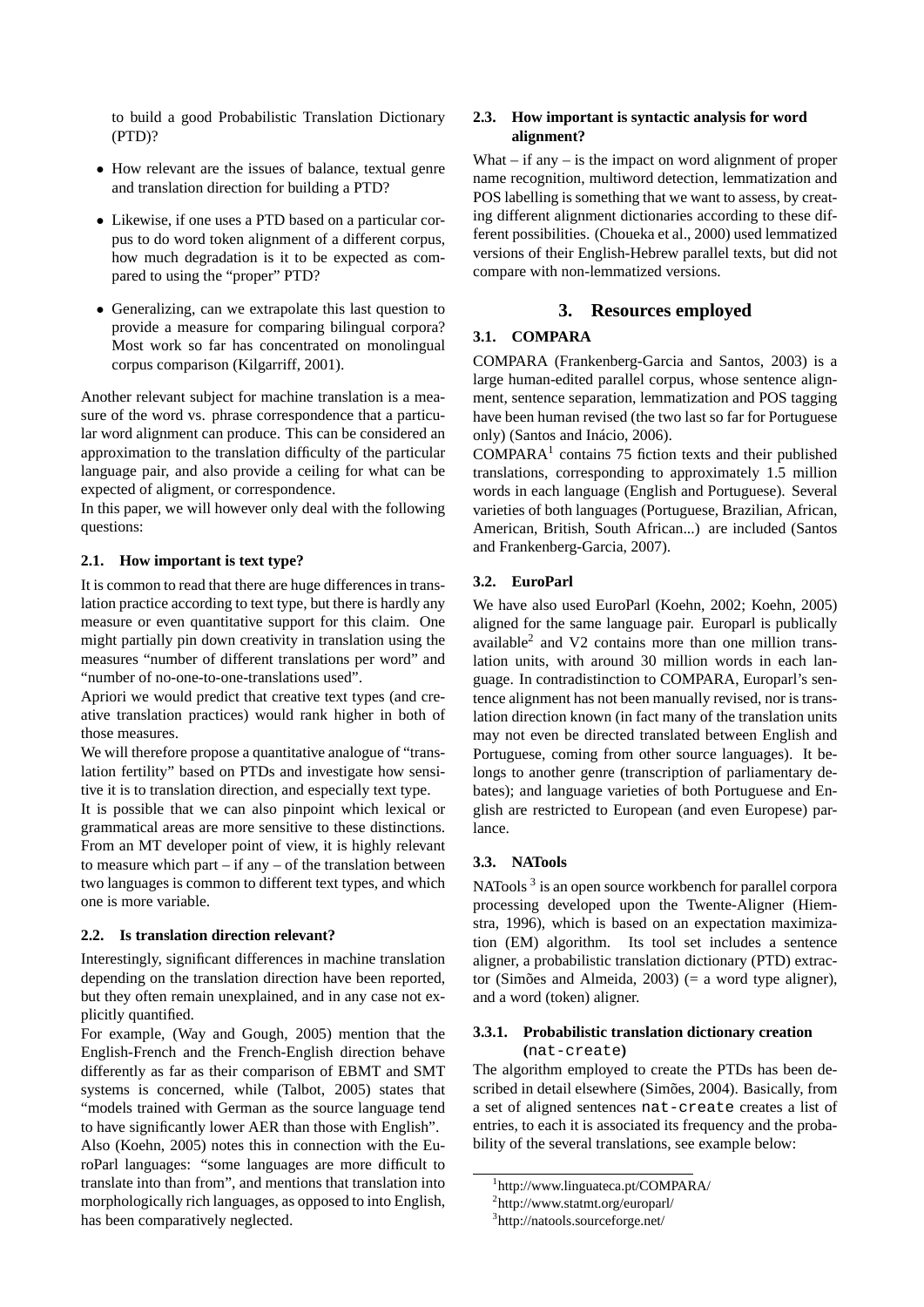```
** europe ** 42853 occs
      europa: 94.71 %
    europeus: 3.39 %
     europeu: 0.81 %
    europeia: 0.11 %
** stupid ** 180 occs
   estúpido: 17.55 %
   estúpida: 10.99 %
  estúpidos: 7.41 %
    avisada: 5.65 %
    direita: 5.58 %
    impasse: 4.48 %
    ocupado: 3.75 %
```
Let us just present the assumptions (or limitations) of the work reported in this paper: (i) sentences longer than 500 words were ignored by the algorithm; (ii) a fixed maximum of eight translations per entry was postulated; and (iii) capitalization was removed.

We then used two different strategies to build PTDs for this paper: a) no filtering at all; b) only keeping as dictionary entries words occurring more than 5 times in the source language (SO>5), and maintaining only those translations that corresponded to a probability higher than 5% (TP>5%).

So far, this program only creates 1-1 alignments, but uses the tokenization provided at the input. This means one can cheat the system by sending already glued multiword chunks (which cannot be discontinuous), as described below.

#### **3.3.2. Token alignment (**nat-chunker**)**

In token alignment, we use the extracted dictionaries to align terms across sentences. First, we create a matrix of translation probabilities (from the PTD) between all words in the two sentence-aligned sentences, then we apply a smoothing algorithm, followed by application of some patttern matching rules, to deal with usual word order changes across the two languages. The result that maximises the number of cells put into correspondence wins. Figure 1 shows an example of a (rather good) alignment matrix from EuroParl.



Figure 1: Word alignment matrix.

The result of nat-chunker is a set of alignment pairs

such as shown on table 1.

|      | $discussão$ discussion                                            |
|------|-------------------------------------------------------------------|
|      | sobre   about                                                     |
|      | fontes de financ. alternativas   alternative sources of financing |
| para | $\Big $ for<br>the                                                |
| a    |                                                                   |
|      | aliança radical europeia   european radical alliance              |
|      |                                                                   |

Table 1: Extracted aligned pairs.

In the previous example, a very clean and easy piece chosen for illustrative purposes, there is one 4:4 and one 3:3 chunk alignment. In general, there are often 2:2 or 3:1 or 10:5 alignments where one cannot go further down pinpointing which corresponds to which. This is a consequence of the linguistic differences between the languages, a ceiling to what word alignment can meaningfully accomplish.

Measuring this ceiling is unfortunately outside the scope of the present paper.

Now, what we really want for our purposes here is the individual alignments among words, so we built nat-mkTokenDic, which, from the output of nat-chunker, identifies the possible translation relationships between words. All instances of one-to-one word pairs will count as token-word correspondences. So, for example *discussão : discussion* and *para : for* would be gathered by this procedure, but not *europeia : european*.

The result of this process for the whole corpus we call a token dictionary; i.e., simply the accumulation of all translations a given word had in the particular parallel text which was aligned. For practical purposes, these token dictionaries are stored in the same format of PTDs, the difference being that the numbers associated with the target language words reflect relative frequencies in a particular parallel corpus and not probability estimations of any sort.

nat-chunker also produces a composite measure of its performance in a particular corpus, by computing the average size of chunks obtained (ASC), as well as providing the distribution of chunk size (i.e., how many 1-1, 1-2, 2-5 etc.).

Let us in any case note that token dictionaries are currently a proper subset of PTDs, i.e., there is no mechanism to infer new word alignments, such as from *torneira esverdeada partida* - *broken greenish tap* and the entries *torneira tap* and *partida - broken* to obtain the new alignment *esverdeada - greenish*. This would considerably improve the (token) alignment process and would allow us to get more interesting results, but has to be left for future work.

**3.3.3. Dictionary comparison (**nat-compareDicts**)** NATools also includes a program that compares dictionaries: globally, by providing the number of identical, overlapping and intersective entries in the two dictionaries, and per word, in an interactive mode, allowing human inspection of the two full entries. Due to the similar format of the two kinds of dictionaries, this program can also be applied to the comparison of a PTD and a token dictionary, or to two token dictionaries.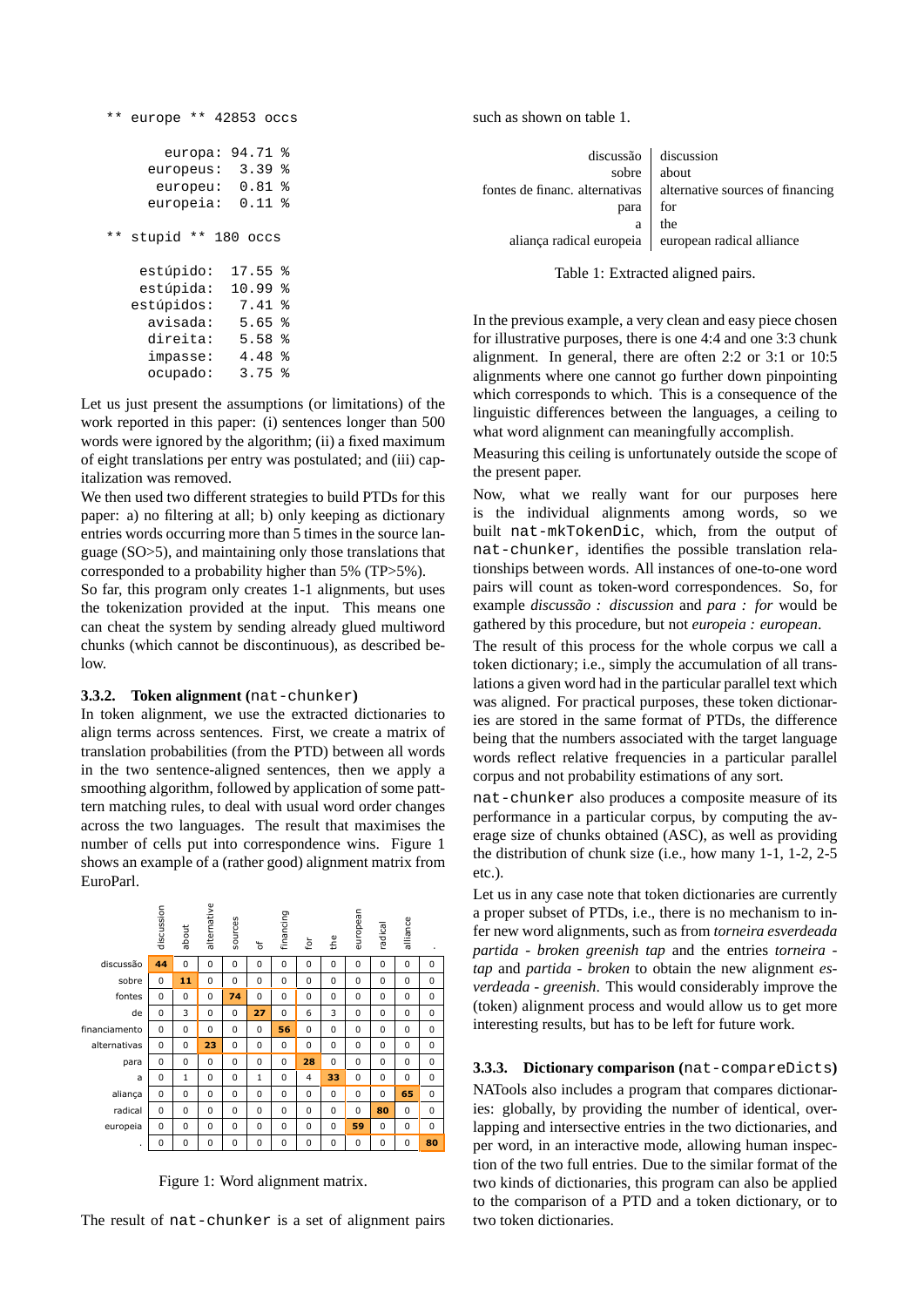#### **3.3.4. Describing dictionaries (**nat-descDict**)**

We have developed a new module for NATools which computes the following characateristics for a PTD or a token dictionary.

- translation fertility (TF): the average number of translations found in a dictionary (PTD or token dictionary);
- type or token alignment density (tyAD or toAD): this is the ratio of aligned tokens in a parallel text after token alignment (applies therefore only to token dictionaries), either counting different forms that got aligned (over all different forms in the target side of the corpus): tyAD; or counting the number of all forms that got aligned over all forms of the target side of the corpus

## **4. Experiments**

#### **4.1. PTD overlap**

We have built several PTDs from EuroParl and COM-PARA, which we proceed to describe now.

Using the full corpora, the resulting (unfiltered) PTDs include about 137,000 and 71,000 entries respectively for the Portuguese language (and 87,000 and 45,000 for English). If we consider the filtered ones, which should be more reliable estimators of the translation relationship, we get sizes of 47,000 and 16,000 entries for EuroParl and COMPARA. Numbers concerning the size of these and other PTDs are shown together in Table 7 below.

As to overlap between entries of the two PTDs, 44% of the Portuguese words from COMPARA are not in the EuroParl PTD, while 71% of the Portuguese entries from EuroParl are not in the COMPARA PTD. Interestingly, for English almost identical figures are obtained: 42% of COMPARA entries are absent from EuroParl, and 70% of Europarl entries are not in the PTD obtained from COMPARA)

As to the filtered dictionaries, which should contain the most frequent words, 31% of the entries in COMPARA are not in the EuroParl filtered DTD, and 76% of the entries in the EuroParl DTD are not in the COMPARA PTD, in Portuguese. For English, the figures are 30% and 68% respectively.

Explanation for the significant number of missing entries in each PTD becomes clear by considering the most frequent words in each PTD that are not to be found in the other, in Tables 2 and 3 (for the unfiltered PTDs).

In fact, considering Table 2, most words of the COMPARAonly column are proper nouns, two (*idéia* and *moça*) are forms belonging to the Brazilian variety (and therefore not to be found in EuroParl), and the final one, *titi*, is a familiar way to call one's aunt, clearly out of place in a parliamentary context. The words of the Europarl-only set are clearly political (and even European political) terms, very improbable to appear in fiction that spans the 1800s and the 1900s. The entries in Table 3 show a similar pattern (in fact the COMPARA lists even have several common terms, corresponding to proper names which remain untranslated into the other language).

| <b>COMPARA</b> |          | <b>EuroParl</b> |                 |  |
|----------------|----------|-----------------|-----------------|--|
| 305            | raimundo | 37645           | estados-membros |  |
| 259            | frances  | 19173           | directiva       |  |
| 257            | persse   | 18876           | deputada        |  |
| 218            | moça     | 9932            | legislação      |  |
| 196            | idéia    | 8198            | comissária      |  |
| 195            | zapp     | 6633            | orçamental      |  |
| 192            | brodsky  | 6458            | cimeira         |  |
| 189            | simão    | 6323            | euro            |  |
| 184            | hı       | 5369            | jurídica        |  |
| 183            | swallow  | 5309            | euros           |  |
| 181            | estácio  | 5229            | relatora        |  |
| 179            | judy     | 4439            | estado-membro   |  |
| 178            | titi     | 3953            | coesão          |  |
| 163            | sophy    | 3931            | reforço         |  |

Table 2: Top occurring Portuguese words that are not common to the two dictionaries.

|     | <b>COMPARA</b> | EuroParl            |                     |  |
|-----|----------------|---------------------|---------------------|--|
| 298 | raimundo       | 16056<br>rapporteur |                     |  |
| 268 | frances        | 7069                | implementation      |  |
| 251 | persse         | 6470                | euro                |  |
| 185 | rummidge       | 5592                | president-in-office |  |
| 180 | zapp           | 5375                | fisheries           |  |
| 176 | brodsky        | 5022                | tabled              |  |
| 157 | sophy          | 4984                | legislative         |  |
| 152 | estacio        | 4926                | eur                 |  |
| 146 | gina           | 4049                | sustainable         |  |
| 141 | vic            | 3837                | organisations       |  |
| 139 | rubião         | 3830                | cohesion            |  |
| 136 | lizzie         | 3710                | coordination        |  |
| 133 | leaned         | 3647                | implemented         |  |
| 131 | murmured       | 3401                | intergovernmental   |  |

Table 3: Top occurring English words that are not common to the two dictionaries.

#### **4.2. The influence of genre**

While this clearly illustrates the difference between the two domains, we want to know how much word alignment becomes degraded by using the same or different genre PTDs. We have therefore created two new corpora from each corpus: COMPARA reduced (CMPred) has 90% of COM-PARA contents (excluding void 1-0 alignment units); CMPtst includes the remaing 10% for testing purposes. Then we have also created a PTD based on an Europarl subcorpus with roughly the same size as COMPARA, named EuroParlred2. <sup>4</sup> Because we wanted to make the two corpora as comparable as possible, the smaller one had to be the determining one in terms of size. We got also a corresponding EuroParltst with the same size in alignment units of CMPtst. Comparing the sizes of the resulting unfiltered PTDs, it is clear that the subject diversity is higher

in COMPARA than in EuroParl, as should be expected. But

<sup>&</sup>lt;sup>4</sup>In fact, we have also reduced EuroParl to the same number of randomly chosen sentence units as CMPred (90%), obtaining EuroParlred, for other experiments.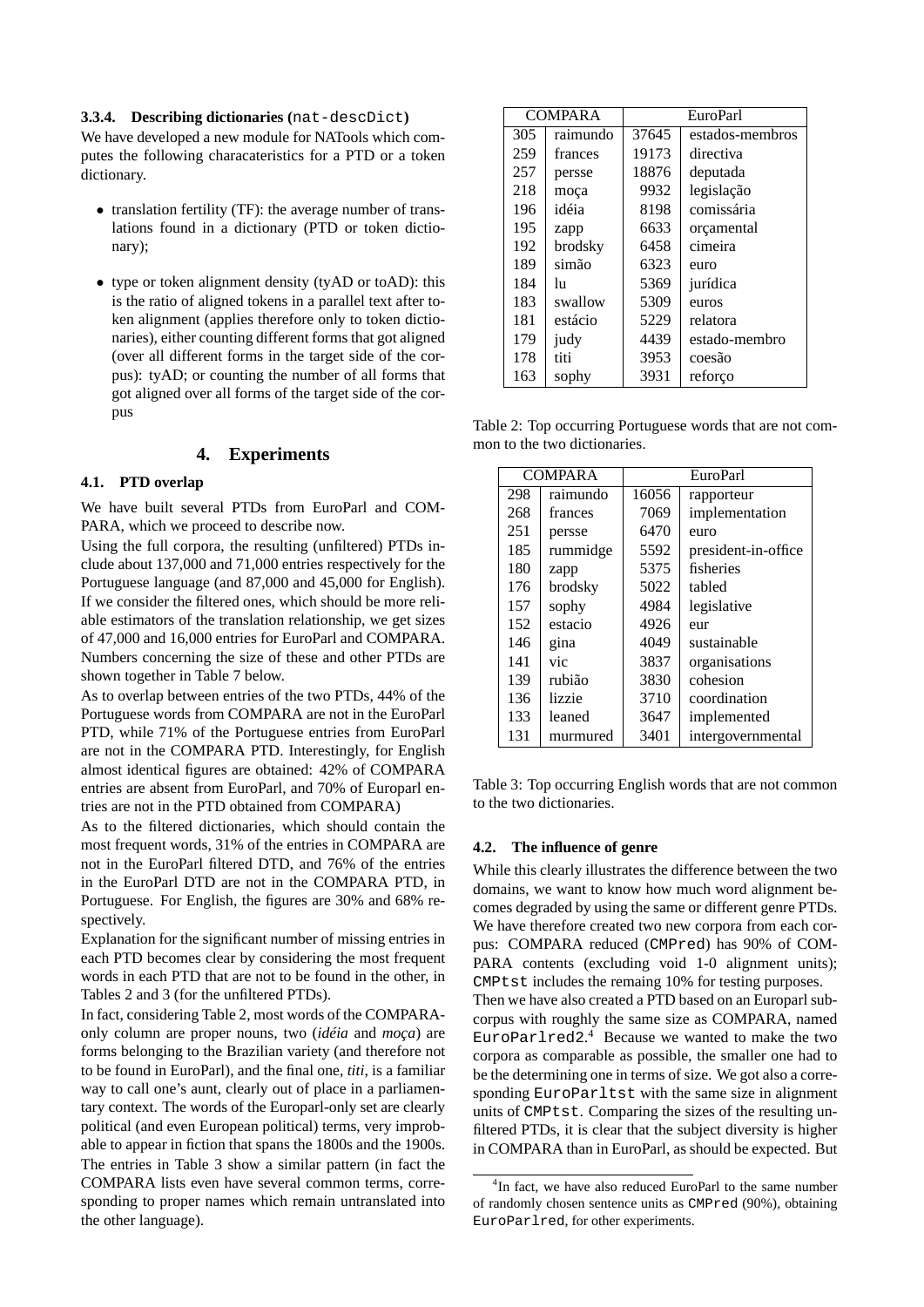this also means that when it comes to the filtered ones EuroParl is able to preserve more entries.

Then, we word-aligned the two test corpora, using the corresponding PTD and the "other corpus" PTD. Results in term of token dictionary size are in Table 4: the first column corresponds to the corresponding PTD, the second to the other one.

|     | <b>COMPARA</b>  |         | EuroParl       |  |  |
|-----|-----------------|---------|----------------|--|--|
| PT. | 17 433 1 12 348 |         | 17.486   6.570 |  |  |
| ΕN  | 12.271          | 9 3 7 1 | $10927$   4853 |  |  |

Table 4: Size of token dictionaries created after alignment: with dictionaries based on same and other genre, trained on same size corpora.

Results show what we expected, namely that changing genre degrades alignment, and they allow us to measure how much: the size of the PTDs is reduced to 71% and 76% in COMPARA in Portuguese and in English, while for EuroParl the corresponding numbers are as low as 38% and 44%.

This shows that a fiction dictionary seems to be far more unsuitable to align political discourse than the opposite (all things being equal: size of training and test materials).

The differences between languages are not very significant here, although English degrades slightly less in both corpora. This is most probably due to a higher number of different forms in Portuguese (e.g. adjectives have 4 different forms vs. one in English, verbs have more than 70 forms).

#### **4.3. Comparing content**

Size may not say much about the quality or accuracy of a given PTD, so we performed a comparison of the (full) PTDs in the colour domain, reusing the extensive lists of colour words appearing in COMPARA that have been manually compiled by the COMPARA team and which are publicly available (Silva et al., 2008). The Portuguese list includes 420 forms denoting colour (218 lemmas), while the English list includes 491 forms (see (Santos et al., 2008) for more details).

We have then computed, for all elements of the lists which stood as entries in the PTDs, how often the best translation was also a colour, and how often at least one of the translations was also a colour. Results are shown in Table 5, where we have used the two versions of COMPARA (forms and lemmas) to see if using lemmas would fare better for Portuguese.

Before we proceed to analyse in some detail these results, it is important to note that colour in politics or in daily life (fiction) has quite a different scope, so it would be foreseeable that the two corpora would provide a different picture altogether of the colour domains in the two languages.

In fact, colour as denoting political affiliation seems to be by far the most frequent meaning in EuroParl, with *green* (3630 occurrences) and *greens* (1173) clearly outperforming the next colour words, namely *white* 2065 and *black* (745) (and note that many White's are proper names in EuroParl). For comparison, note that *blue sky* and *brown*

| <b>PTD</b>      | <b>Best</b>   | Any                    |
|-----------------|---------------|------------------------|
| <b>CMP</b>      | 172/382 (45%) | $\sqrt{271}/382(71\%)$ |
|                 | 115/455 (25%) | 162/455 (36%)          |
| <b>CMPlemma</b> | 97/185 (52%)  | 125/185 (68%)          |
|                 | 108/455 (24%) | 139/455 (31%)          |
| EuroParl        | 47/112 (42%)  | 70/112 (62%)           |
|                 | 24/96 (25%)   | 37/96 (39%)            |

Table 5: Colour correspondence in the (unfiltered) PTDs: first line, Portuguese, second line, English.

*hair* are some of the top collocations for colours in COM-PARA and probably in general for fiction texts in the two languages.

In any case, what we got was unexpected, in that English results lie significantly lower than those for Portuguese. The only explanation is that the threshold of a maximum of 8 translations is much more damaging in the English to Portuguese direction (because Portuguese has more forms) than in the Portuguese to English direction, but while using lemmas should in principle solve or aliviate this problem, it does not (results for CMPlemma are even worse).

Further investigation of this issue is thus in order, using the manual annotation of COMPARA (in both languages) to distinguish between colour meaning of a word or another meaning of a homograph.

In any case we proceeded to analyse the corresponding token dictionaries, whose numbers are displayed in Table 6, since the results from the PTDs, as they stand, are not encouraging regarding quality of the overall PTDs created.

| <b>PTD</b>      | <b>Best</b>   | Any           |
|-----------------|---------------|---------------|
| CMP             | 184/308 (60%) | 199/308 (65%) |
|                 | 111/259 (43%) | 123/259 (47%) |
| <b>CMPlemma</b> | 101/152 (66%) | 108/152 (71%) |
|                 | 100/260 (38%) | 113/260 (43%) |
| EuroParl        | 54/102 (53%)  | 63/102(62%)   |
|                 | 31/79 (39%)   | 33/79 (42%)   |

Table 6: Colour correspondence in the token dictionaries: first line, Portuguese, second line, English.

The results are definitely better, which brings some hope that the word token alignment may be helpful. Note that not necessarily a colour term should be translated by a colour term. (Some colour terms have other, sometimes even more proeminent, meanings, e.g. *silver*, *orange* or *rose*). Still, the translation/alignment seems to work much better from Portuguese to English, no matter the genre.

Let us also report a previous evaluation of EuroParl PTDs in the Portuguese to English direction, presented in (Simões, 2008). Filtering was done such as keeping only words with frequency higher than 50, and translation probability above 20%. Then 1000 pairs of (entry-word,translation) were randomly sampled and manually evaluated, yielding 85% correctness.

It is difficult to compare to the present results, given that most colour terms would not survive the filtering used.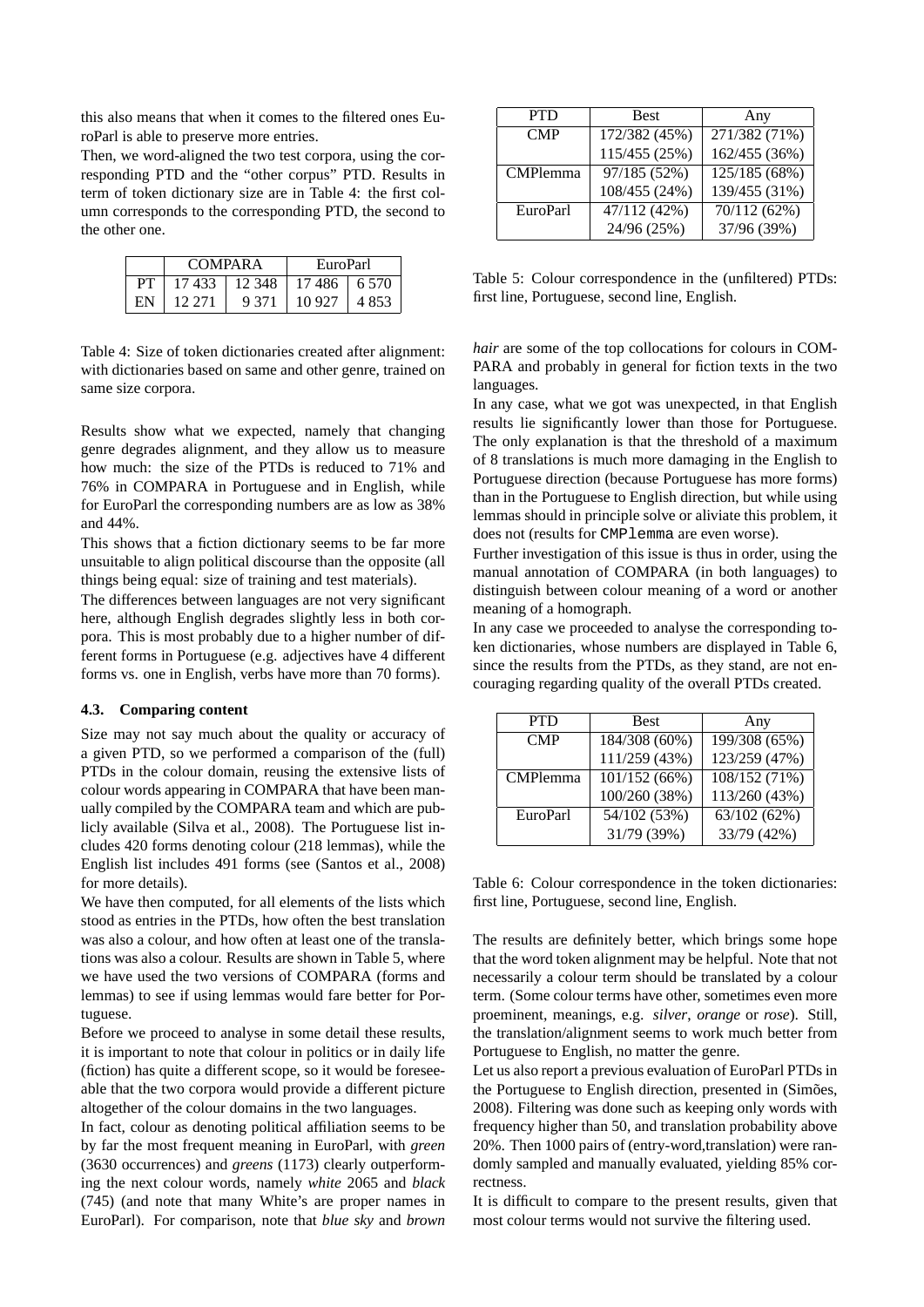| Corpus          | PT-EN                |      | EN-PT   |      |  |
|-----------------|----------------------|------|---------|------|--|
|                 | <b>Size</b>          | TF   | Size    | TF   |  |
| <b>COMPARA</b>  | $\overline{7}1\,767$ | 4.77 | 45 4 63 | 3.84 |  |
|                 | 16 58 6              | 4.35 | 13734   | 3.87 |  |
| <b>CMPred</b>   | 68 292               | 4.68 | 43 603  | 3.78 |  |
|                 | 15410                | 4.35 | 12862   | 3.88 |  |
| <b>CMPtst</b>   | 21 710               | 4.51 | 16 25 6 | 3.88 |  |
|                 | 2631                 | 3.50 | 2635    | 3.47 |  |
| EuroParl        | 137 607              | 5.54 | 87 511  | 4.47 |  |
|                 | 47 220               | 4.29 | 30 333  | 3.77 |  |
| EuroParlred     | 137 008              | 5.57 | 87 128  | 4.42 |  |
|                 | 46 986               | 4.36 | 30 191  | 3.78 |  |
| EuroParlred2    | 48 133               | 5.28 | 29 742  | 3.94 |  |
|                 | 14 5 47              | 4.69 | 10 592  | 4.10 |  |
| EuroParltst     | 18 243               | 5.73 | 12475   | 4.38 |  |
|                 | 3 9 4 8              | 4.24 | 3488    | 4.21 |  |
| EtoP            | 48722                | 3.89 | 33 623  | 3.23 |  |
|                 | 10 538               | 3.65 | 9 0 1 0 | 3.49 |  |
| PtoE            | 48 230               | 3.89 | 29 733  | 3.45 |  |
|                 | 8977                 | 3.57 | 8088    | 3.63 |  |
| <b>CMPmwe</b>   | 73 649               | 4.79 | 45 4 29 | 3.84 |  |
|                 | 17 144               | 4.34 | 13720   | 3.88 |  |
| <b>CMPpos</b>   | 37 193               | 4.75 | 45 431  | 3.36 |  |
|                 | 11 628               | 4.35 | 13722   | 3.39 |  |
| CMPmweprop      | 76478                | 4.75 | 45 429  | 3.99 |  |
|                 | 16956                | 4.35 | 13718   | 3.98 |  |
| <b>CMPlemma</b> | 32 417               | 4.80 | 45 429  | 3.21 |  |
|                 | 10 9 35              | 4.41 | 13 721  | 3.28 |  |

Table 7: Sizes and translation fertilities of the several PTDs. For each, we present first the unfiltered and then the filtered one.

#### **4.4. Translation direction**

To study the import of translation direction  $-$  to be more precise, the influence of building PTDs based on texts of only one translation direction –, we created two dictionaries EtoP and PtoE, obtained by partitioning COMPARA in two parts (original English, and original Portuguese).

We have then measured, as in the EuroParl-COMPARA comparison, the partial overlap and the degradation after alignment with the corresponding part or the other, displayed in Table 8. For comparison purposes, we also used the full PTD created with COMPARA and the one with EuroParl to token word align these corpora.

| <b>PTD</b> | language  | EtoP   | PtoE    |  |
|------------|-----------|--------|---------|--|
| same       | PT        | 30276  | 20 019  |  |
| diff       | <b>PT</b> | 19798  | 10778   |  |
| same       | EN        | 19646  | 12 960  |  |
| diff       | EN        | 14 279 | 7853    |  |
| full CMP   | PT        | 39 339 | 38 688  |  |
| full CMP   | EN        | 25 101 | 22 4 29 |  |
| EuroParl   | PT        | 21817  | 19673   |  |
| EuroParl   | EN        | 16 124 | 13952   |  |

Table 8: Size of token dictionaries for the two sections of COMPARA, aligned with several different PTDs.

Note that it is probable that a considerable fraction of EuroParl originated in the English to Portuguese direction, which would predict that using EuroParl would be more successful to align the EtoP subcorpus. But the difference was not high. On the contrary, what was remarkable in the results was that we observed a general marked degradation for the PtoE part. In fact, dictionary size halves for that corpus if we use the other direction PTD (both in Portuguese and in English), compared to a milder degradation for EtoP. This is hard to explain. Given our data so far, we have to accept, or at least not reject, that it comes from harder texts and not necessarily from any language difference. Given that there is no overlap between the English-speaking authors of COMPARA and the Portuguese-speaking ones, for all purposes the two sub-corpora are different and PtoE may be more difficult to align.

We can also see from the table that more data (on which the PTD is built) increases performance, but that (in this case) the other genre cannot in most cases supplant the same. (So 60 million words of EuroParl are hardly better than 1.5 million words in COMPARA.)

#### **4.5. Grammatical analysis**

Finally, we tried to check whether linguistic processing would improve any of the two kinds of word alignment, by adding several different additional pieces of information (in the Portuguese side only) and comparing the performances. The first change (changed corpus) was recognizing multiword proper names and joining them as one token (CMPproper), the second was recognizing multiword expressions from a Portuguese point of view and joining them in one token (CMPmwe), and doing both (CMPmweprop). It is not obvious that either of these strategies would help, since no corresponding processing is so far done on the English side. (This is work that will have to be done.)

On the other hand, the question of using lemmata instead of word forms may be more promising, given that Portuguese is morphologically richer than English, especially in what verbs are concerned. CMPlemma does just that, while CMPpos enriches the lemma with the additional POS.

Although it can be claimed that a parallel processing should be done to both languages for ideal results, we think it is interesting to investigate adding this information to just one side as well.<sup>5</sup>

However, apart from presenting their sizes in Table 7, further automatic comparison between these different dicionaries is hampered by the fact that they have different units and therefore it is hard to come up with a meaningful measure. We have nevertheless measured the size of the corresponding token dictionaries, under the assumption that a larger token dictionary size means better performance, displayed in Table 9.

The results show that using frequent MWEs and proper names as entries increases slightly the lexicon as well as TF.

More interesting, though, is the influence that lemmatization has in Portuguese (as source): while it reduces (natu-

 ${}^{5}$ Given that languages are different, the most comparable processing would probably use lemma+PAST in Portuguese and no lemmatization at all for English.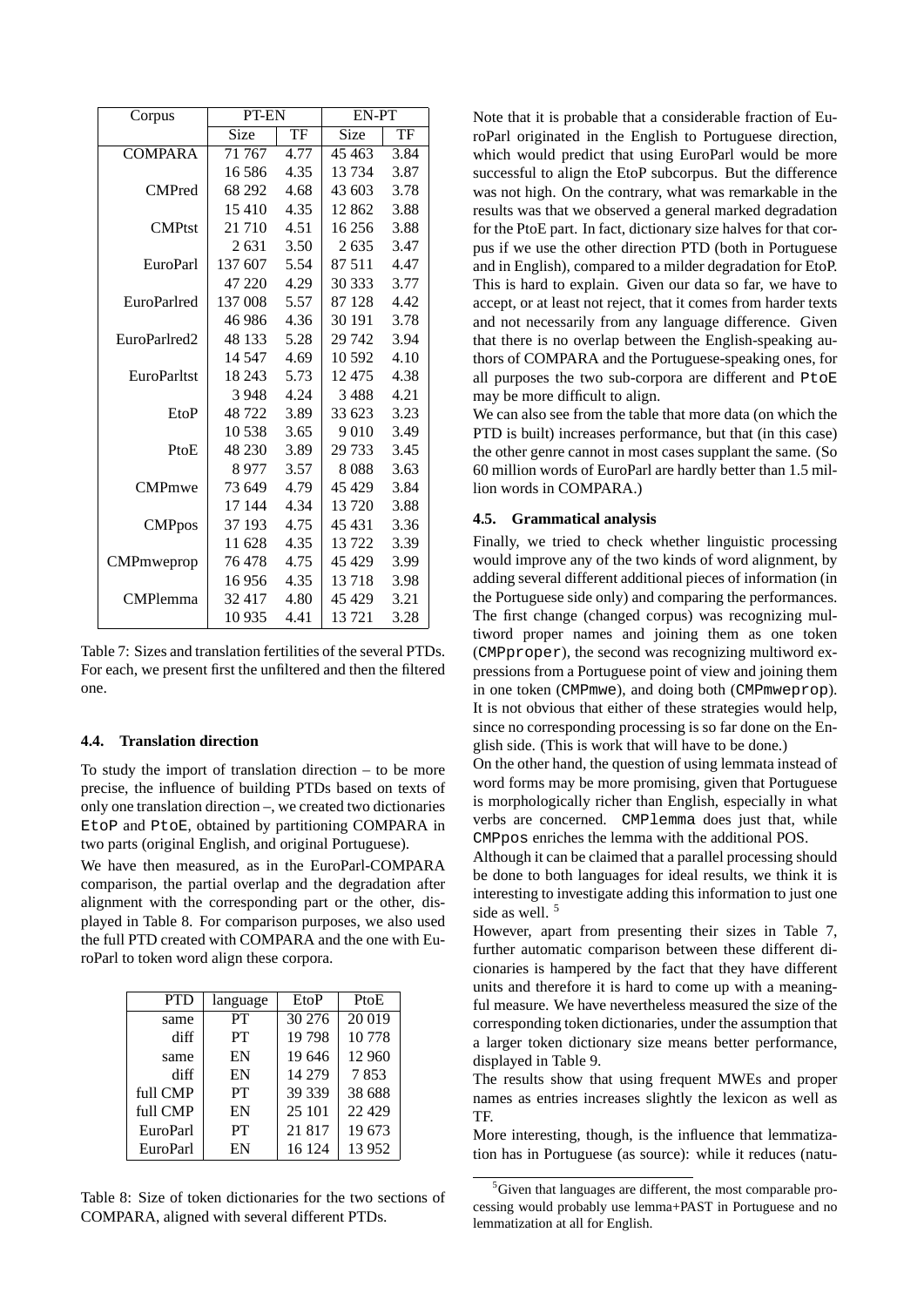| Corpus                   | PT-EN       |      |      |      | EN-PT    |       |      |      |
|--------------------------|-------------|------|------|------|----------|-------|------|------|
|                          | <b>Size</b> | TF   | tyAD | toAD | Size     | TF    | tyAD | toAD |
| <b>COMPARA</b>           | 57 198      | 1.82 | 1.45 | 0.03 | 33 074   | 2.19  | 1.59 | 0.02 |
| <b>CMPred</b>            | 55 5 84     | 2.70 | 2.20 | 0.04 | 32 548   | 3.97  | 3.45 | 0.03 |
| <b>CMPtst</b>            | 17433       | 1.84 | 1.48 | 0.10 | 12 271   | 2.41  | 1.82 | 0.07 |
| EuroParl                 | 115 327     | 6.97 | 5.84 | 0.00 | 68 090   | 10.45 | 8.13 | 0.00 |
| EuroParlred              | 115 365     | 6.93 | 5.82 | 0.00 | 67421    | 10.49 | 8.11 | 0.00 |
| EuroParlred <sub>2</sub> | 41 551      | 4.35 | 3.75 | 0.02 | 22 3 5 8 | 6.46  | 4.86 | 0.01 |
| <b>EuroParltst</b>       | 17486       | 2.48 | 2.37 | 0.06 | 10 927   | 3.02  | 2.64 | 0.04 |
| EtoP                     | 30 276      | 2.36 | 1.47 | 0.03 | 19 646   | 3.16  | 1.85 | 0.02 |
| PtoE                     | 20 019      | 1.83 | 0.76 | 0.03 | 12 960   | 2.62  | 1.14 | 0.02 |
| <b>CMPmwe</b>            | 60 480      | 2.73 | 2.24 | 0.04 | 34 209   | 4.13  | 3.11 | 0.02 |
| <b>CMP</b> mweprop       | 62 681      | 2.67 | 2.19 | 0.04 | 34 363   | 4.25  | 3.22 | 0.02 |
| <b>CMPlemma</b>          | 27 348      | 4.25 | 3.59 | 0.02 | 33 196   | 3.62  | 2.64 | 0.02 |
| <b>CMP</b> pos           | 30 903      | 3.90 | 3.24 | 0.02 | 33 087   | 3.72  | 2.71 | 0.02 |

Table 9: Size, translation fertility and alignment density of the several token dictionaries.

rally) the number of the entries (the size of the dictionary, both PTD and token dictionary), it keeps the translation fertility to the same level. In English as source, the fact that the Portuguese translation is lemmatized does not give so good results, and it even decreases TF.

We note that there is a marked asymmetry in the need or interest of lemmatization or other linguistic processing depending on the source language, that should be investigated in more detail. Possibly depending on the language pair, some features should be merged and others not.

Except for the linguistically analysed corpora (lemma and pos) both translation fertility and alignment density are higher for the English-Portuguese dictionaries (which also have fewer entries). However, token alignment density seems to correlate negatively with type, and we have to investigate the matter more thoroughly.

## **5. Concluding remarks**

In addition to develop a set of particular tools to compare and assess bilingual dictionaries, available to the research community, we have also formulated a set of questions that we attempted to answer, as well as suggested a number of evaluation measures to be employed to characterize these objects.

Starting by these latter, we defined *translation fertility* to characterize a kind of parallel text, or genre, or corpus, by the average number of translation candidates in the PTD. (Strictly speaking, it is the parallel corpus that is being given that measure; but if it is big and representative enough we may talk about the kind of text or genre instead.)

We used *alignment density* to characterize the ratio of aligned tokens in a parallel text after token alignment. While this may be in the first place a measure of the quality of the aligner, note that, assuming an ideal aligner, this measure would be higher for more creative text types than for very predictable ones, in that new translations (or uses) of terms would pop up with higher frequency.

We have suggested yet another creativity measure related to the average size of word correspondences after word-token alignment (ASC), but have not computed it here because it reduces trivially to alignment density in our case, given that, currently, there is no refinement done by our token word aligner, nor any improvement of token dictionaries based on 1-to-N correspondences. It will turn out to be genuinely different and more relevant as soon as PTDs, and token dictionaries, include not just 1-to-1 translations, but N-to-M as well, as linguistically appropriate.

Summing up the partial answers gathered to our research questions, very briefly: (a) we did measure the influence of training in other corpora and training with other genre, (b) we noted – once again as former researchers before us – that the translation direction is relevant; and (c) found out that use of other units of analysis (such as lemmas or lemma-pos sets) brings mixed results.

In fact, it may well that be the most obvious conclusion of this study was that there was a fundamental flaw in the PTD creation design (the absolute limit of eight translations instead of a relative limit based on probability mass), and that to produce linguistically motivated tools and results this has to be changed.

In any case, the result of our work, the tools and the dictionaries, are publicly available for inspection in http: //natools.sf.net/ and therefore readers are welcome to make their own investigations or measures, for example with other term lists or semantic domains.

## **Acknowledgments**

This work was done in the scope of the Linguateca project, contract no. 339/1.3/C/NAC, jointly funded by the Portuguese government and the European Union. We thank José João Dias de Almeida for relevant comments during the development of these tools.

## **6. References**

- Yaakov Choueka, Ehud S. Conley, and Ido Dagan. 2000. A comprehensive bilingual word alignment system. In Jean Véronis, editor, *Parallel Text Processing, Alignment and Use of Translation Corpora*, pages 69–96. Dordrecht: Kluwer Academic Publishers.
- Ido Dagan, Kenneth W. Church, and William A. Gale. 1993. Robust bilingual word alignment for machine